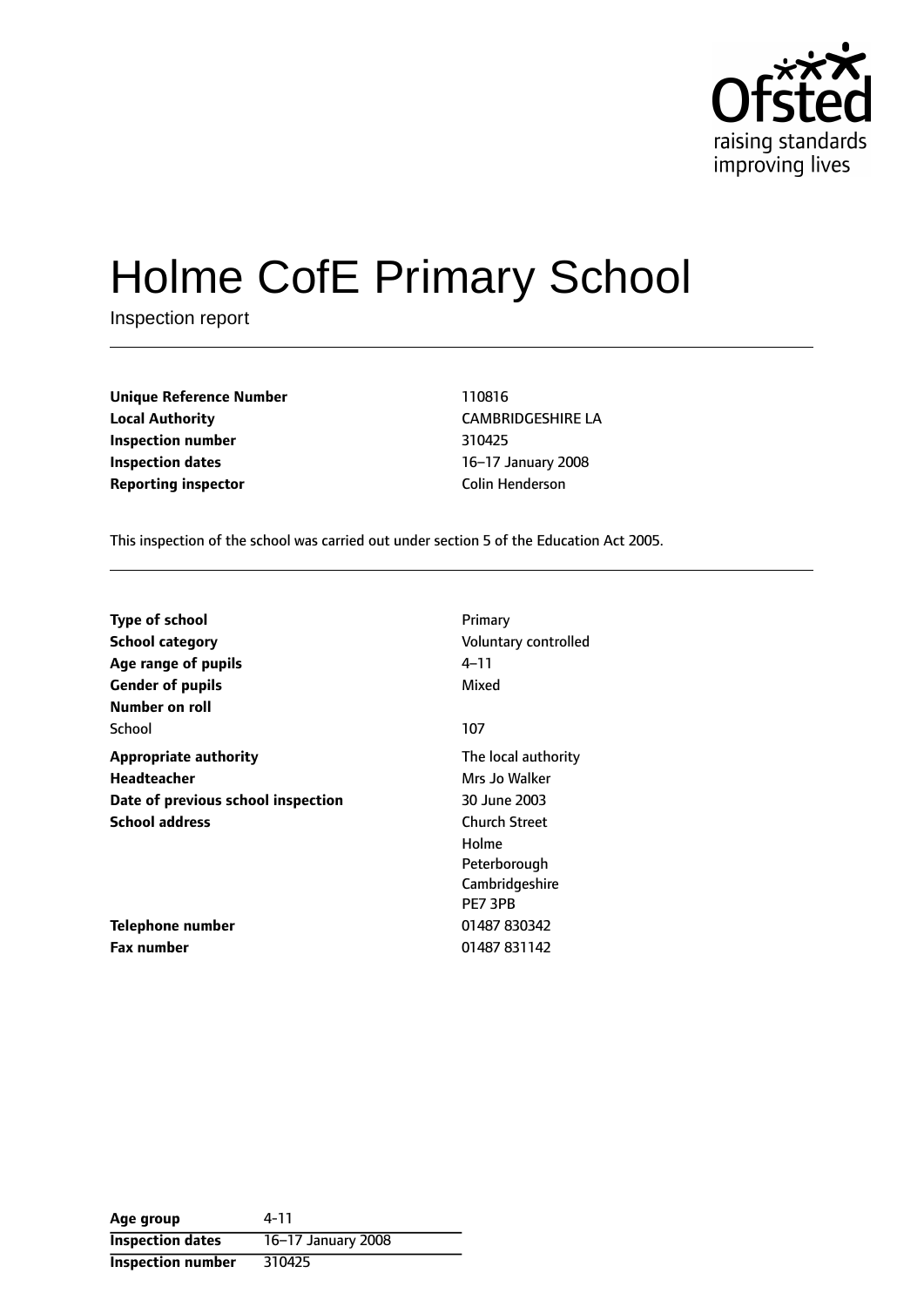.

© Crown copyright 2008

#### Website: www.ofsted.gov.uk

This document may be reproduced in whole or in part for non-commercial educational purposes, provided that the information quoted is reproduced without adaptation and the source and date of publication are stated.

Further copies of this report are obtainable from the school. Under the Education Act 2005, the school must provide a copy of this report free of charge to certain categories of people. A charge not exceeding the full cost of reproduction may be made for any other copies supplied.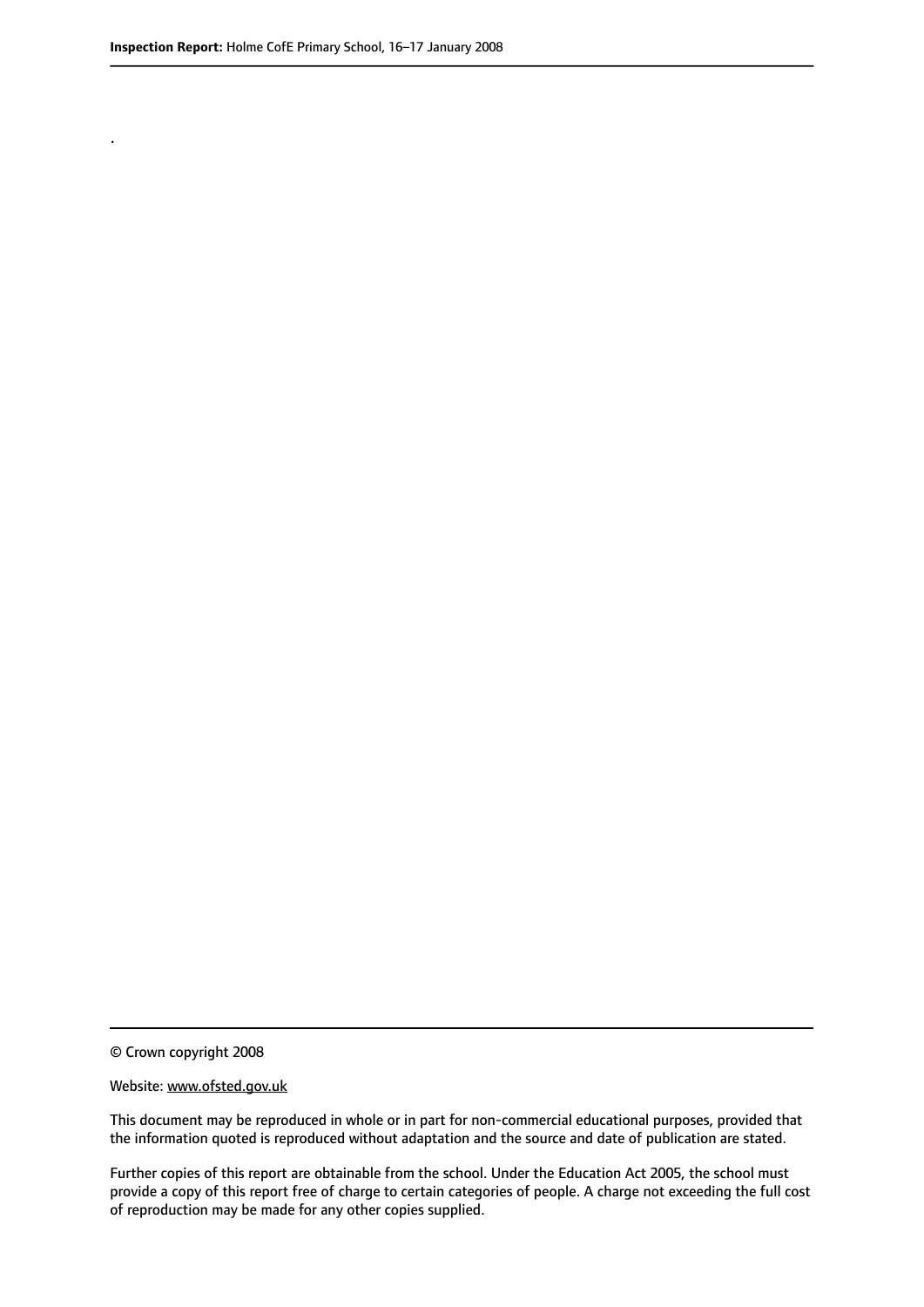# **Introduction**

The inspection was carried out by an Additional Inspector.

#### **Description of the school**

Most children come from the local village, though 46% come from outside the immediate locality. All pupils speak English as their first language. The number of pupils with learning difficulties or disabilities is above average for a school of this size. The attainment of children on entry to the school varies from year to year, although it broadly meets national expectations. The school has gained the National Healthy Schools award and the Active Mark.

### **Key for inspection grades**

| Grade 1 | Outstanding  |
|---------|--------------|
| Grade 2 | Good         |
| Grade 3 | Satisfactory |
| Grade 4 | Inadequate   |
|         |              |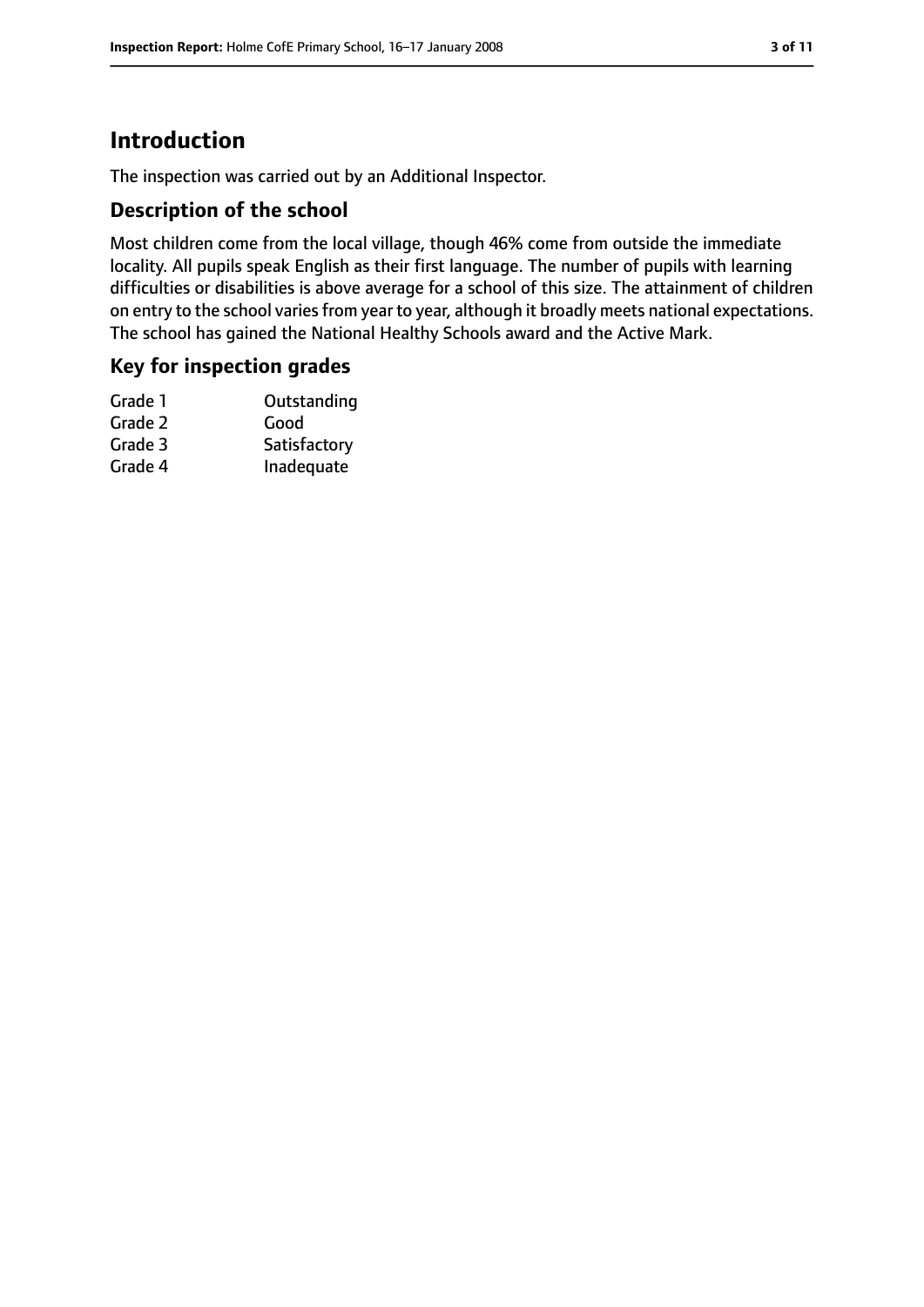# **Overall effectiveness of the school**

#### **Grade: 2**

Parents and pupils are right when they state that this is a good school. Pupils are eager to learn and they benefit from good teaching and clear guidance on how to improve their work. As a result, they achieve well and clearly enjoy their learning. Pupils and their parents value the calm, happy, learning atmosphere, the extensive range of learning activities and good support, care and guidance; one parent commented that 'it is a happy family atmosphere and staff look after our children well'. Leadership and management of the school are good. The purposeful leadership of the headteacher provides a strong and consistent focus on improving the school. She works closely with an effective team of staff and governors to gain an accurate picture of how well the school is doing. She has established a comprehensive procedure to track the progress of individuals and groups of pupils. Standards are improving as this tracking is used well to set challenging targets for pupils and teachers that they strive very hard to achieve. The school has a good capacity to improve.

Pupils make good progress overall. Children achieve well in Reception and this is built on successfully in Years 1 to 6. Pupils in Years 1 and 2 make good progress, particularly in reading. Attainment in writing is only satisfactory as too few pupils reach above average levels. Pupils' progress in Years 5 and 6 is especially good because teaching is consistently effective. Pupils respond very positively to the teacher's high expectations. They use their targets successfully to improve their work, particularly in literacy. They take increasing responsibility for their learning, for example when using peer assessment to help them understand what needs improving. As a result, they often make rapid progress and, by the end of Year 6, attain standards that are above average.

The broad curriculum is reviewed regularly, alongside assessment data, ensuring that it meets pupils' different learning needs. Subjects are linked well to reinforce pupils' knowledge and understanding, although there is scope to extend their writing skills in different subjects further. The effective use of the skills of knowledgeable support staff ensures that pupils with learning difficulties or disabilities are supported well, particularly those with physical and communication difficulties. They are included fully in all activities and make good progress towards their learning targets. The headteacher identified areas of under-performance in mathematics and consulted with pupils and their parents before introducing ability sets. This change has led to higher standards overall. Gains made by more able pupils are particularly noticeable but they are not yet so well marked for less able pupils. An excellent range of well-attended extra-curricular activities enhances the curriculum. Pupils greatly enjoy these activities which provide outstanding opportunities, particularly for gifted and talented pupils to extend their skills in, for example, sporting activities.

Pupils' outstanding personal development is a key factor in supporting good achievement. They speak enthusiastically about their school and behave excellently in lessons and around school. They adopt healthy and safe lifestyles extremely well, reflecting the schools' National Healthy Schools Award. Year 6 pupils enjoy taking responsibility, for example, being 'Young Leaders' and organising games at lunchtimes. School councillors talk proudly about their work and contribute very effectively to improving their school. The school's caring, Christian ethos is reflected clearly in the way staff work hard to ensure that every pupil is happy, secure and ready to learn. The school's values are promoted effectively by strong links with the church and the local community.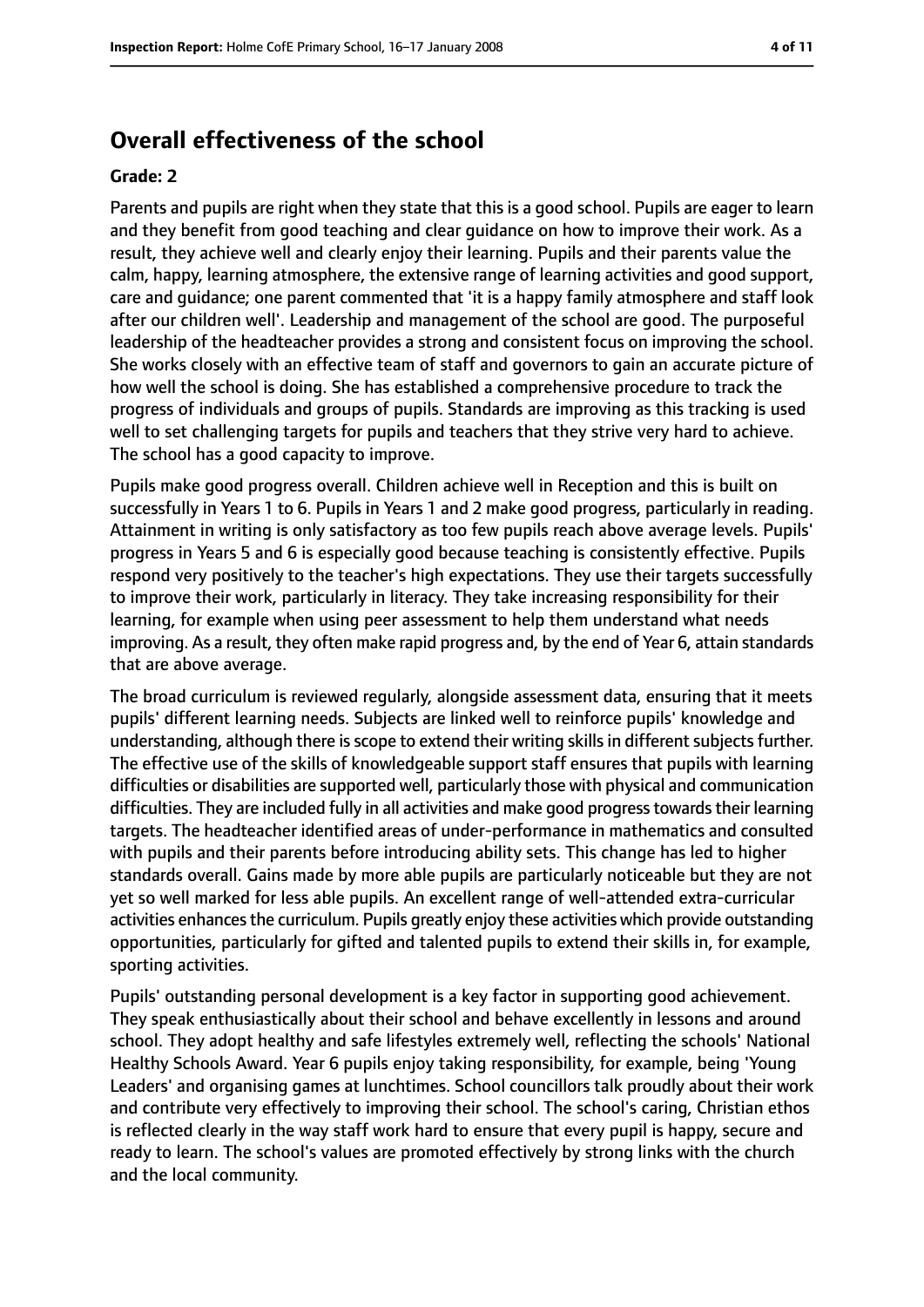## **Effectiveness of the Foundation Stage**

#### **Grade: 2**

Children settle happily into Reception because of good individual care and support, effective arrangements to introduce them to school life and an interesting, well-organised range of learning activities. Good teaching helps them to achieve well, especially in their personal, social and emotional development. Teaching and support staff work successfully as a team to ensure that every child is fully involved in all activities. They use effective questions continuously in all the different areas of learning to extend children'slanguage. They make good use of ongoing assessment to monitor and record each child's progress closely and inform future teaching. Phonics are taught well, enabling children to make good progress in their reading and early writing skills, but opportunities to extend their writing skills are missed sometimes. By the time they enter Year 1, most children have attained the goals expected for their age. Many children exceed expected goals in their personal development.

## **What the school should do to improve further**

- Improve pupils' writing skills; particularly for more able pupils, by increasing the opportunities for them to practice their writing skills across all subjects.
- Improve mathematical skills of less able pupils, by ensuring that all lessons come up to that of the best.

# **Achievement and standards**

#### **Grade: 2**

Achievement is good and hence standards are improving. Although test results vary as the numbers of pupils in each year are small, standards overall are rising, particularly at Year 6. They are above average because of consistently good teaching. The strong focus given to pupils' investigative skills in science has resulted in well above average standards over the last two years, with a very high number of pupils attaining Level 5.

Assessments in Year 2 show that standards are rising to broadly average levels following a recent dip due to staffing difficulties. Assessments show that an above average proportion of pupils attain levels expected for their age, although fewer pupils reach above average levels in writing than in reading and mathematics.

The school is not complacent and is keen for standards to be higher still. The recent use of ability setting, supported by good teaching, has enabled more able and gifted mathematicians to do really well, attaining well above average standards. The impact of this initiative is not yet fully reflected in the standards attained by less able pupils.

# **Personal development and well-being**

#### **Grade: 1**

The high priority given to their personal development helps individual pupils to thoroughly enjoy school, attend regularly and contribute highly effectively to the school and wider communities. Pupils say that they feel safe and happy in school and their knowledge of how to stay healthy is excellent, especially regarding the importance of regular exercise. Year 6 pupils willingly take on responsibilities to help the school to run smoothly and look after younger pupils. Opportunities to raise funds for improving the school, particularly through the school council, alongside the effective teaching of key basic skills, help pupils to prepare for their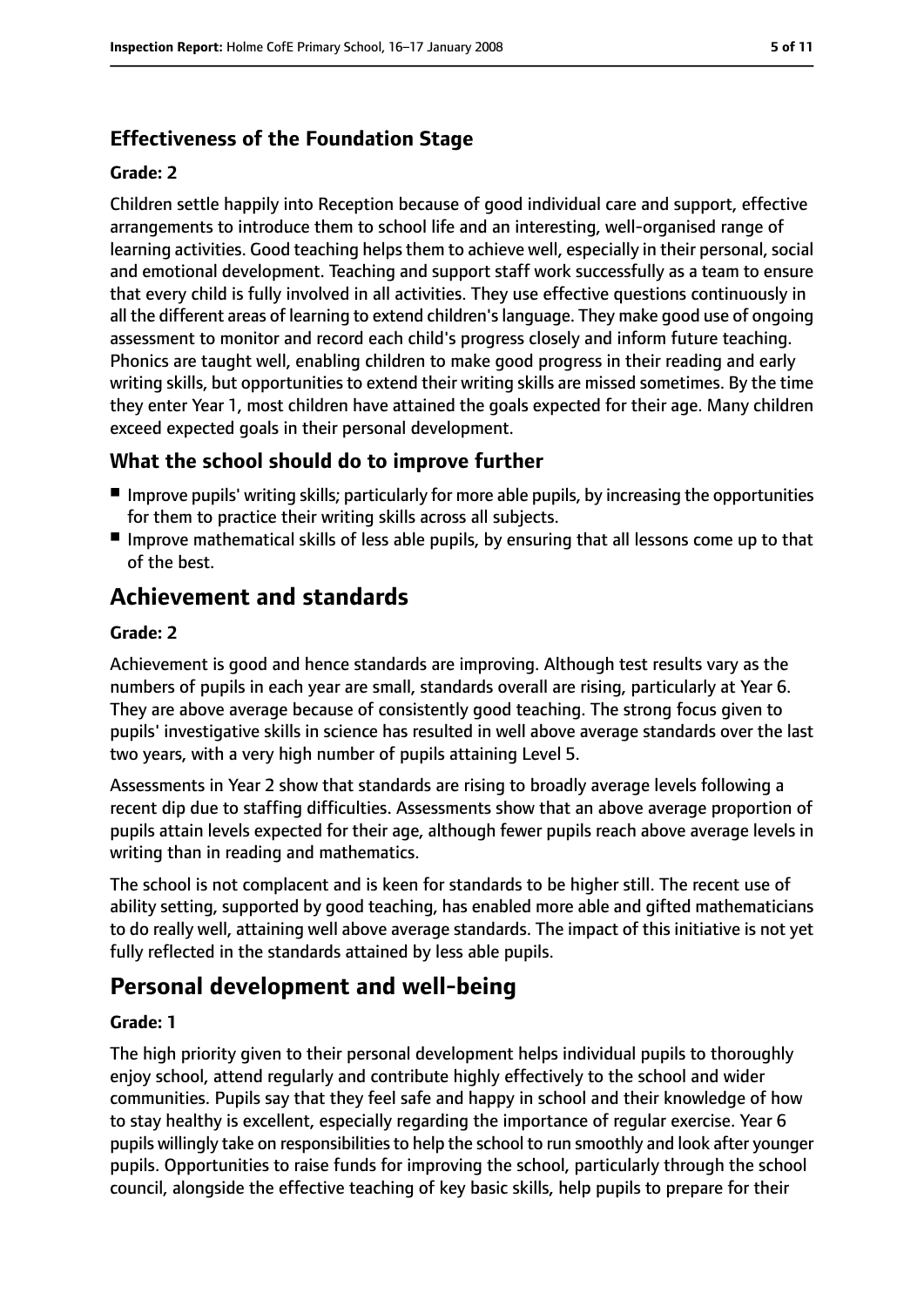future economic well-being. Pupils' spiritual, moral, social and cultural development is outstanding and is supported very successfully by strong links with the local church and with a multi-ethnic primary school in Peterborough.

# **Quality of provision**

## **Teaching and learning**

#### **Grade: 2**

Teachers plan lessons carefully to meet pupils' different learning needs. They work successfully with skilled teaching assistants, particularly to support pupils with learning difficulties or disabilities and when challenging the more able pupils in mathematics lessons. Consequently, pupils who find learning hard make at least sound progress in relation to their starting points and indications are that the more able pupils, in mathematics, are making good progress. Teachers use resources such as interactive whiteboards very effectively to hold pupils' attention and stimulate their learning, for example, when discussing artistic ideas and interpretation. Teachers generally use questions well to encourage pupils to contribute their ideas in lessons but there is scope to ensure that less able pupils give of their best and respond fully to all questions put to them.

## **Curriculum and other activities**

#### **Grade: 2**

A new curriculum plan, developed by the headteacher and her deputy, provides a strong structure that teachers use well to plan lessons. Consequently, teachers build successfully on pupils' prior learning and make clear links between subjects. As a result, pupils apply their basic skills in many subjects, including information and communication technology. Nevertheless, opportunities to extend pupils writing skills are not always exploited to the full in all subjects. Strong links with local community organisations such as St. John's Ambulance and the Hunts Schools Sports Partnership help to provide an excellent range of enrichment activities that considerably enhance pupils' learning, particularly in sporting activities.

### **Care, guidance and support**

#### **Grade: 2**

Staff know their pupils very well and provide good care and support, which is valued highly by pupils and their parents. As a result attendance rates are very high. There are secure systems for ensuring pupils' safety and encouraging healthy lifestyles. Guidance to help pupils improve their work is good overall. It is outstanding in Years 5 and 6, particularly in literacy, where pupils have an excellent knowledge of what level they are attaining and what they have to do to reach the next one. Staff generally use their good subject knowledge to motivate and inspire pupils, for example, when working with more able pupils in mathematics.

# **Leadership and management**

#### **Grade: 2**

The headteacher has an accurate picture of her school and provides a clear sense of purpose for its improvement. She has established a strong team of staff who have worked hard to improve the quality of teaching since the last inspection. Staff are becoming increasingly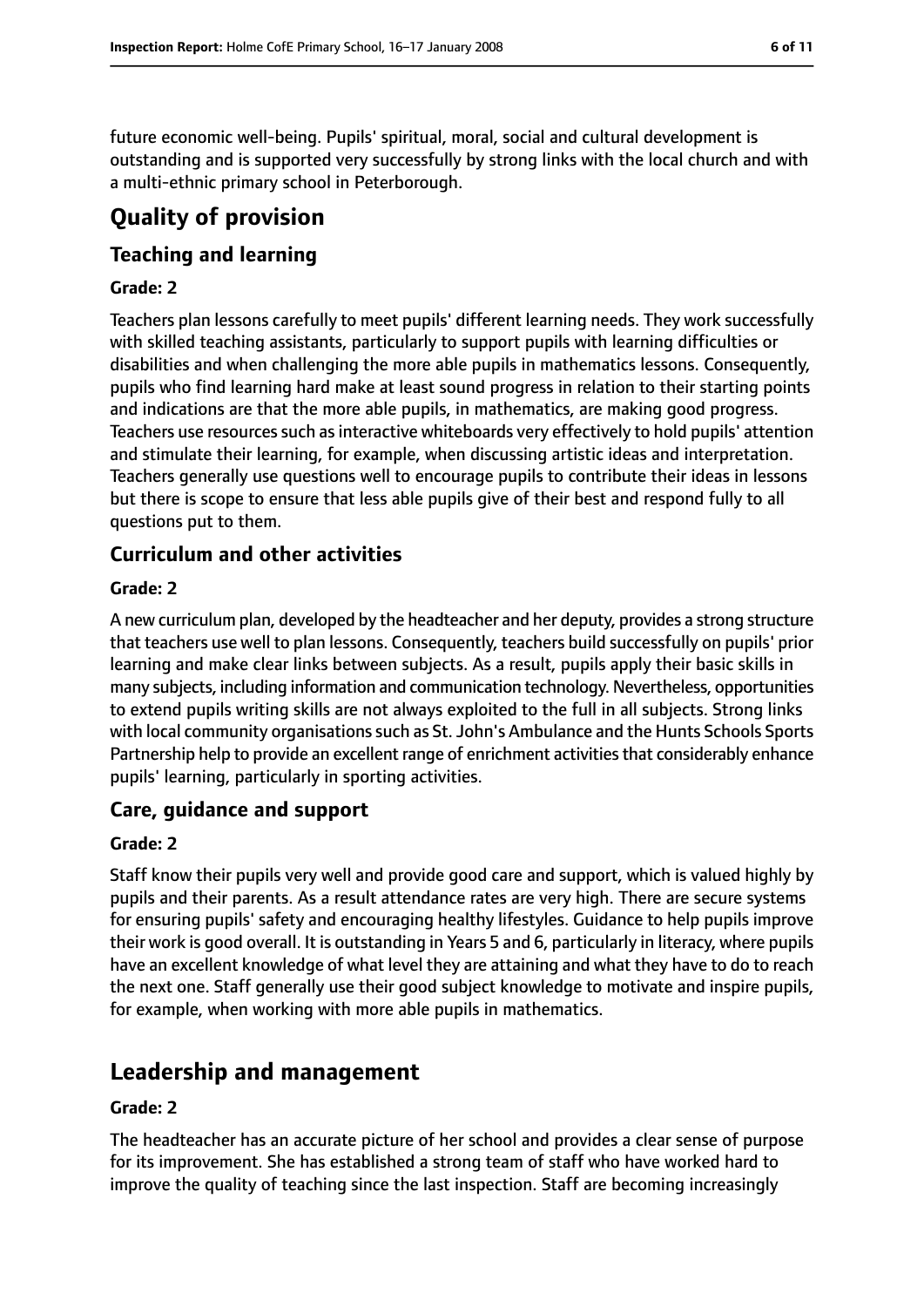confident and effective in using the detailed tracking data to identify and target areas for improvement. The good partnership with an effective, supportive governing body enables the school to check closely how well it is doing. Staff involvement in the Primary Leadership Programme has increased their understanding of the role and contribution of subject leaders. Their contribution has improved aspects of the school's work, such as the use of pupil targets in literacy, and further improvements are planned.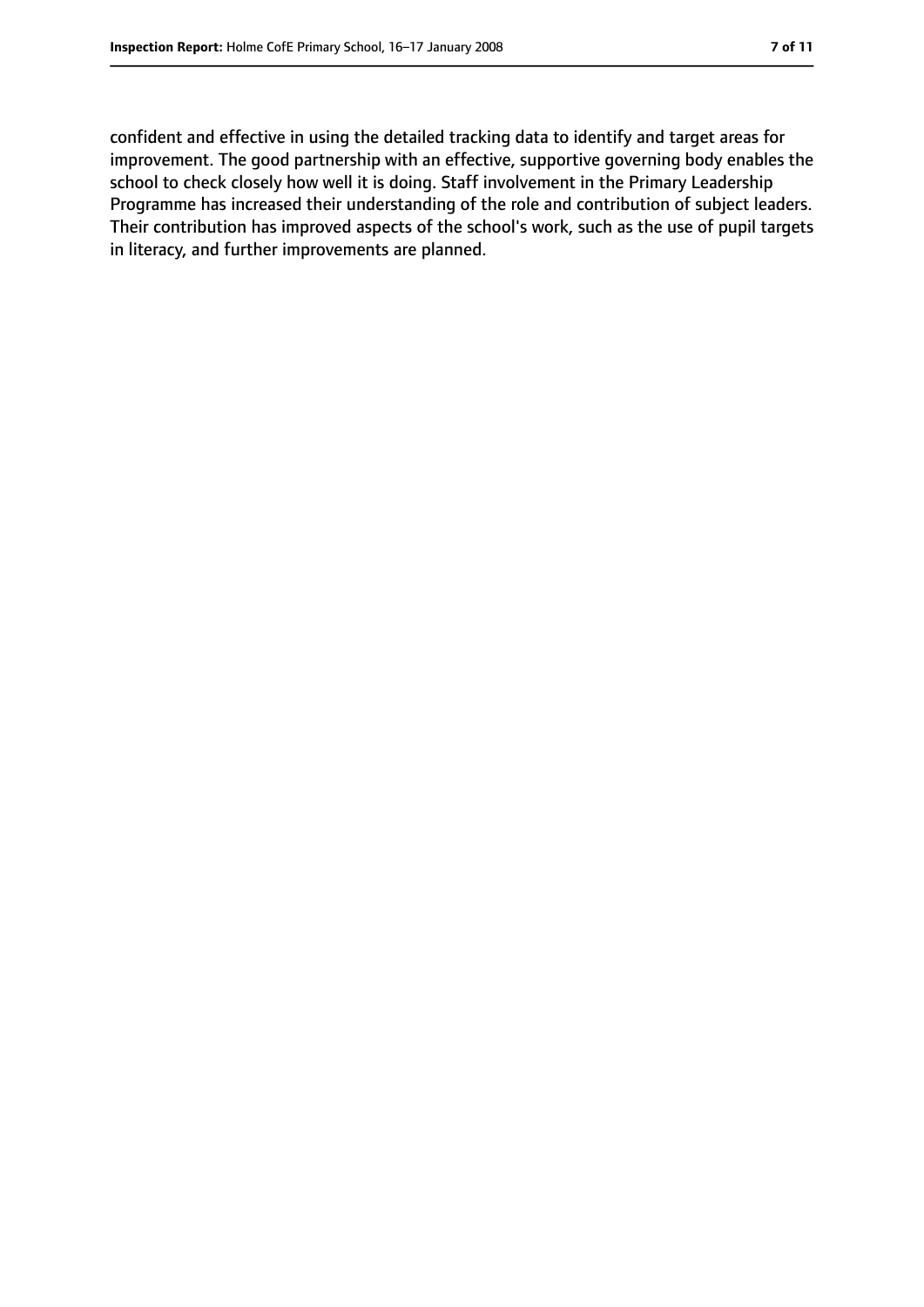**Any complaints about the inspection or the report should be made following the procedures set out in the guidance 'Complaints about school inspection', which is available from Ofsted's website: www.ofsted.gov.uk.**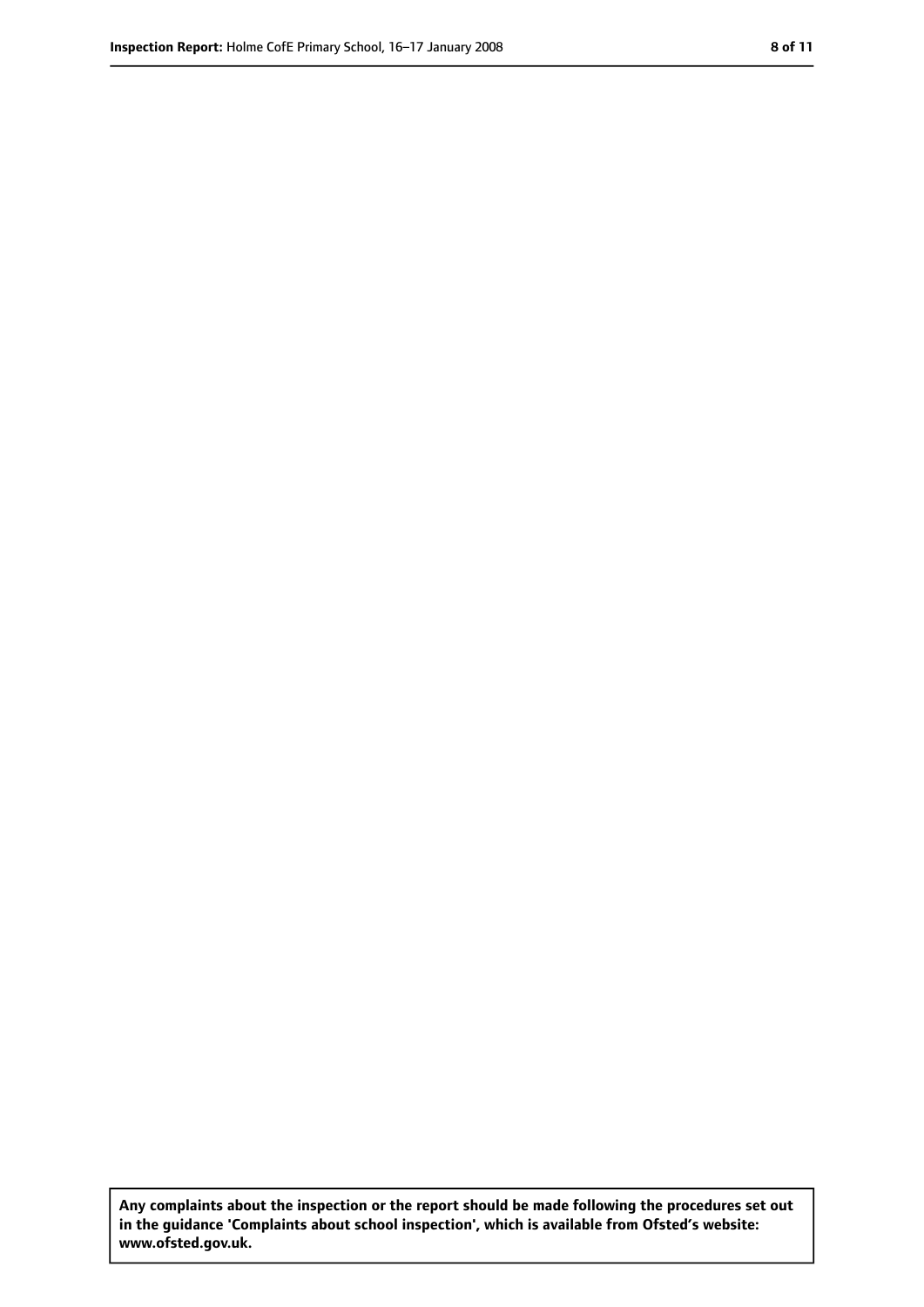# **Inspection judgements**

| $^{\backprime}$ Key to judgements: grade 1 is outstanding, grade 2 good, grade 3 satisfactory, and | <b>School</b>  |
|----------------------------------------------------------------------------------------------------|----------------|
| arade 4 inadequate                                                                                 | <b>Overall</b> |

## **Overall effectiveness**

| How effective, efficient and inclusive is the provision of education, integrated<br>care and any extended services in meeting the needs of learners? |     |
|------------------------------------------------------------------------------------------------------------------------------------------------------|-----|
| Effective steps have been taken to promote improvement since the last<br>inspection                                                                  | Yes |
| How well does the school work in partnership with others to promote learners'<br>well-being?                                                         |     |
| The effectiveness of the Foundation Stage                                                                                                            |     |
| The capacity to make any necessary improvements                                                                                                      |     |

## **Achievement and standards**

| How well do learners achieve?                                                                               |  |
|-------------------------------------------------------------------------------------------------------------|--|
| The standards <sup>1</sup> reached by learners                                                              |  |
| How well learners make progress, taking account of any significant variations between<br>groups of learners |  |
| How well learners with learning difficulties and disabilities make progress                                 |  |

## **Personal development and well-being**

| How good is the overall personal development and well-being of the<br>learners?                                  |  |
|------------------------------------------------------------------------------------------------------------------|--|
| The extent of learners' spiritual, moral, social and cultural development                                        |  |
| The extent to which learners adopt healthy lifestyles                                                            |  |
| The extent to which learners adopt safe practices                                                                |  |
| How well learners enjoy their education                                                                          |  |
| The attendance of learners                                                                                       |  |
| The behaviour of learners                                                                                        |  |
| The extent to which learners make a positive contribution to the community                                       |  |
| How well learners develop workplace and other skills that will contribute to<br>their future economic well-being |  |

## **The quality of provision**

| How effective are teaching and learning in meeting the full range of the<br>learners' needs?          |  |
|-------------------------------------------------------------------------------------------------------|--|
| How well do the curriculum and other activities meet the range of needs<br>and interests of learners? |  |
| How well are learners cared for, guided and supported?                                                |  |

 $^1$  Grade 1 - Exceptionally and consistently high; Grade 2 - Generally above average with none significantly below average; Grade 3 - Broadly average to below average; Grade 4 - Exceptionally low.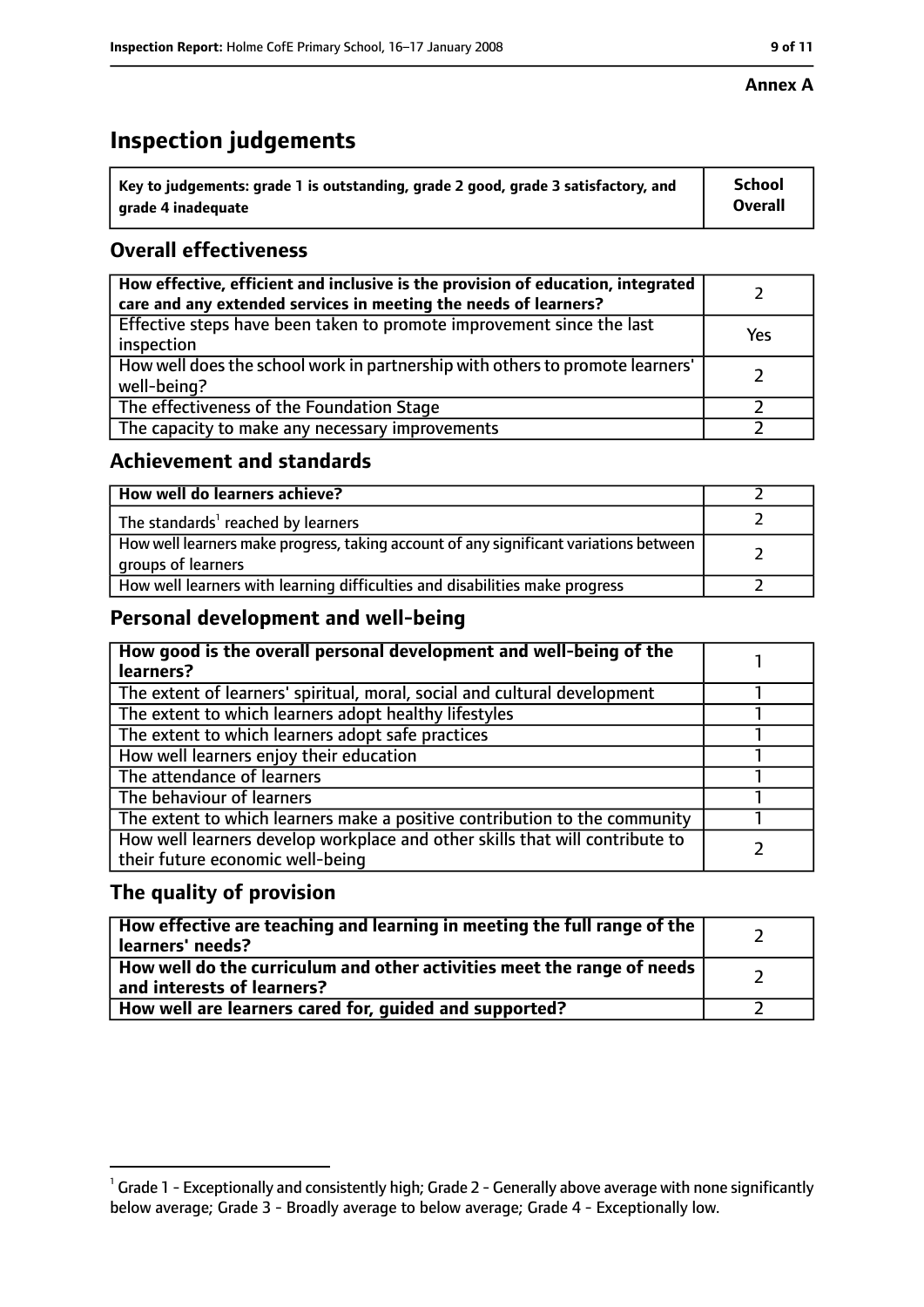# **Leadership and management**

| How effective are leadership and management in raising achievement<br>and supporting all learners?                                              |           |
|-------------------------------------------------------------------------------------------------------------------------------------------------|-----------|
| How effectively leaders and managers at all levels set clear direction leading<br>to improvement and promote high quality of care and education |           |
| How effectively leaders and managers use challenging targets to raise standards                                                                 |           |
| The effectiveness of the school's self-evaluation                                                                                               |           |
| How well equality of opportunity is promoted and discrimination tackled so<br>that all learners achieve as well as they can                     |           |
| How effectively and efficiently resources, including staff, are deployed to<br>achieve value for money                                          |           |
| The extent to which governors and other supervisory boards discharge their<br>responsibilities                                                  |           |
| Do procedures for safequarding learners meet current government<br>requirements?                                                                | Yes       |
| Does this school require special measures?                                                                                                      | <b>No</b> |
| Does this school require a notice to improve?                                                                                                   | No        |